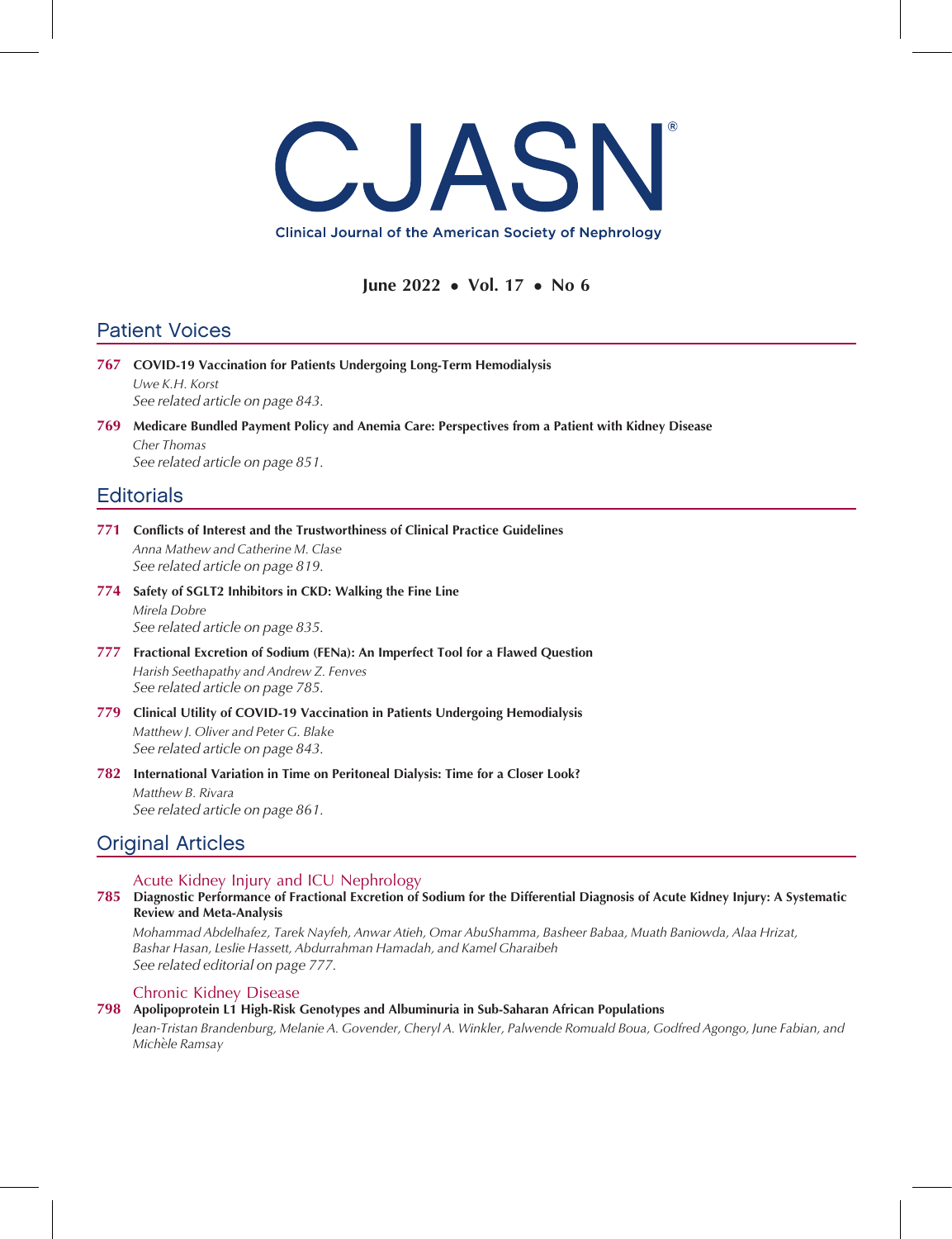#### 809 PCSK9 and Cardiovascular Disease in Individuals with Moderately Decreased Kidney Function

Azin Kheirkhah, Claudia Lamina, Barbara Kollerits, Johanna F. Schachtl-Riess, Ulla T. Schultheiss, Lukas Forer, Peggy Sekula, Fruzsina Kotsis, Kai-Uwe Eckardt, and Florian Kronenberg, for the GCKD Investigators

#### Clinical Nephrology

#### 819 Evaluation of Conflicts of Interest among Participants of the Japanese Nephrology Clinical Practice Guideline

Anju Murayama, Kohki Yamada, Makoto Yoshida, Yudai Kaneda, Hiroaki Saito, Toyoaki Sawano, Sunil Shrestha, Rajeev Shrestha, Tetsuya Tanimoto, and Akihiko Ozaki See related editorial on page 771.

Cystic Kidney Disease

#### 827 Total Kidney Volume Measurements in ADPKD by 3D and Ellipsoid Ultrasound in Comparison with Magnetic Resonance Imaging

Pedram Akbari, Fatemah Nasri, Shirley X. Deng, Saima Khowaja, Seung H. Lee, William Warnica, Hua Lu, Anand Rattansingh, Mostafa Atri, Korosh Khalili, and York Pei

#### Diabetes and the Kidney

#### 835 Fracture Risk of Sodium-Glucose Cotransporter-2 Inhibitors in Chronic Kidney Disease

Andrea Cowan, Nivethika Jeyakumar, Yuguang Kang, Stephanie N. Dixon, Amit X. Garg, Kyla Naylor, Matthew A. Weir, and Kristin K. Clemens

See related editorial on page 774.

#### Maintenance Dialysis

#### 843 Severity of COVID-19 after Vaccination among Hemodialysis Patients: An Observational Cohort Study

Damien R. Ashby, Ben Caplin, Richard W. Corbett, Elham Asgari, Nicola Kumar, Alexander Sarnowski, Richard Hull, David Makanjuola, Nicholas Cole, Jian Chen, Sofia Nyberg, Kieran McCafferty, Faryal Zaman, Hugh Cairns, Claire Sharpe, Kate Bramham, Reza Motallebzadeh, Kashif Jamil Anwari, Alan D. Salama, and Debasish Banerjee, on behalf of the Pan-London COVID-19 Renal Audit Group See related Patient Voice and editorial on pages 767 and 779, respectively.

#### 851 Medicare Bundled Payment Policy on Anemia Care, Major Adverse Cardiovascular Events, and Mortality among Adults Undergoing Hemodialysis

Haesuk Park, Raj Desai, Xinyue Liu, Steven M. Smith, Juan Hincapie-Castillo, Linda Henry, Amie Goodin, Saraswathi Gopal, Carl J. Pepine, and Raj Mohandas

See related Patient Voice on page 769.

#### 861 Variation in Peritoneal Dialysis Time on Therapy by Country: Results from the Peritoneal Dialysis Outcomes and Practice Patterns Study

Mark Lambie, Junhui Zhao, Keith McCullough, Simon J. Davies, Hideki Kawanishi, David W. Johnson, James A. Sloand, Mauricio Sanabria, Talerngsak Kanjanabuch, Yong-Lim Kim, Jenny I. Shen, Ronald L. Pisoni, Bruce M. Robinson, Jeffrey Perl, and the PDOPPS Steering Committee See related editorial on page 782.

## Research Letter

#### 872 Humoral Response to Third Dose of SARS-CoV-2 Vaccines in the CKD Spectrum

Borja Quiroga, María José Soler, Alberto Ortiz, Esther Orero, Sandra Tejedor, Carlos Jesús Jarava Mantecón, Virginia Olinda Gómez Pérez, Antonio José Marín Franco, Christian Alfaro Sánchez, Marta Puerta Carretero, María Teresa Jaldo Rodríguez, Manuel Antonio Carnerero Di Riso, Shaira Martínez, Carmen Calderón González, Michal Cervienka, Nicolás Macías Carmona, David Arroyo, Katia M. Pérez del Valle, Gabriel de Arriba, Auxiliadora Mazuecos, Juan Manuel Cazorla, Mónica Pereira, Emilio González Parra, María Gabriela Sánchez Márquez, Carolina Lancho Novillo, Carmen Toyos Ruiz, María Cinta Aguilar Cervera, Patricia Muñoz Ramos, Ana Sánchez Horrillo, Isabel Jimeno Martín, Néstor Toapanta, Secundino Cigarrán Guldris, Montserrat Folgueiras López, Rosalía Valero San Cecilio, Blanca Villacorta Linaza, Ignacio Minguela Pesquera, Raquel Santana Estupiñán, Rocío Zamora, Sagrario Soriano, Eduardo Muñoz de Bustillo, María Soledad Pizarro Sánchez, Ana Isabel Martínez Puerto, Alejandra Yugueros, Laura Muñiz Pacios, Alba Leyva, José Rojas, Ron T. Gansevoort, and Patricia de Sequera, on behalf of SENCOVAC collaborative network

## Errata

- 877 Correction: Curcumin Therapy to Treat Vascular Dysfunction in Children and Young Adults with ADPKD: A Randomized Controlled Trial
- 879 Statement of Clarification: Chronic Kidney Disease from Polyvinylpyrrolidone Deposition in Persons with Intravenous Drug Use